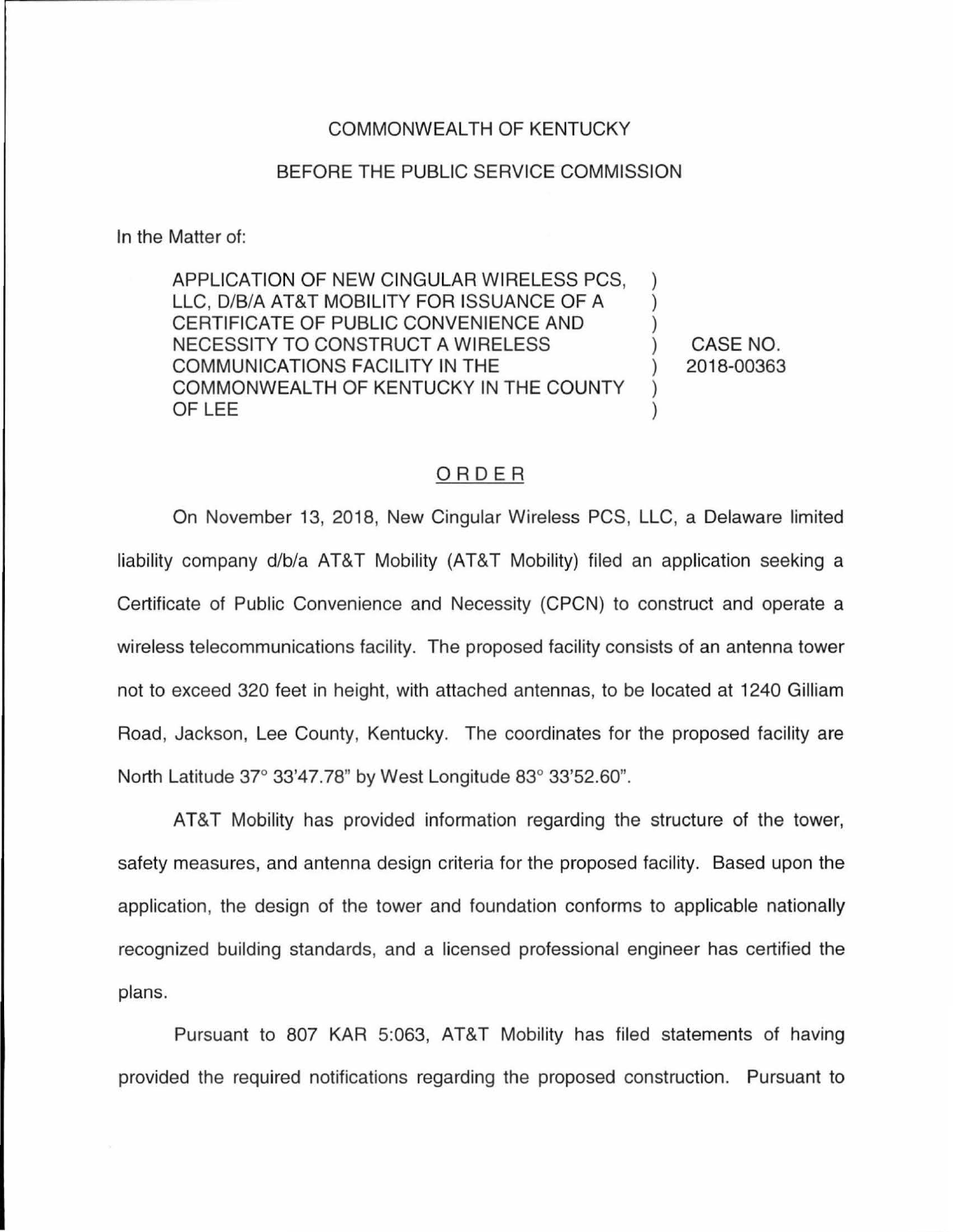807 KAR 5:063, AT&T Mobility has filed evidence that the county judge/executive and all property owners within 500 feet and contiguous to the cell site have been notified of the proposed construction. The notices solicited any comments and informed the recipients of their right to request intervention. The Commission has not received any public comments in the record.

AT&T Mobility has filed applications with the Federal Aviation Administration and the Kentucky Airport Zoning Commission seeking approval for the construction and operation of the proposed facility. Both applications have been approved.

The Commission, having considered the evidence of record and being otherwise sufficiently advised, finds that AT&T Mobility has demonstrated that a facility is necessary to provide adequate utility service and, therefore, a CPCN to construct the proposed facility should be granted.

Pursuant to KRS 278.280, the Commission is required to determine proper practices to be observed when it finds, upon complaint or on its own motion, that the facilities of any utility subject to its jurisdiction are unreasonable, unsafe, improper, or insufficient. To assist the Commission in its efforts to comply with this mandate, AT&T Mobility should notify the Commission if the antenna tower is not used to provide service in the manner set out in the application and this Order. Upon receipt of such notice, the Commission may, on its own motion , institute proceedings to consider the proper practices, including removal of the unused antenna tower, which should be observed by AT&T Mobility.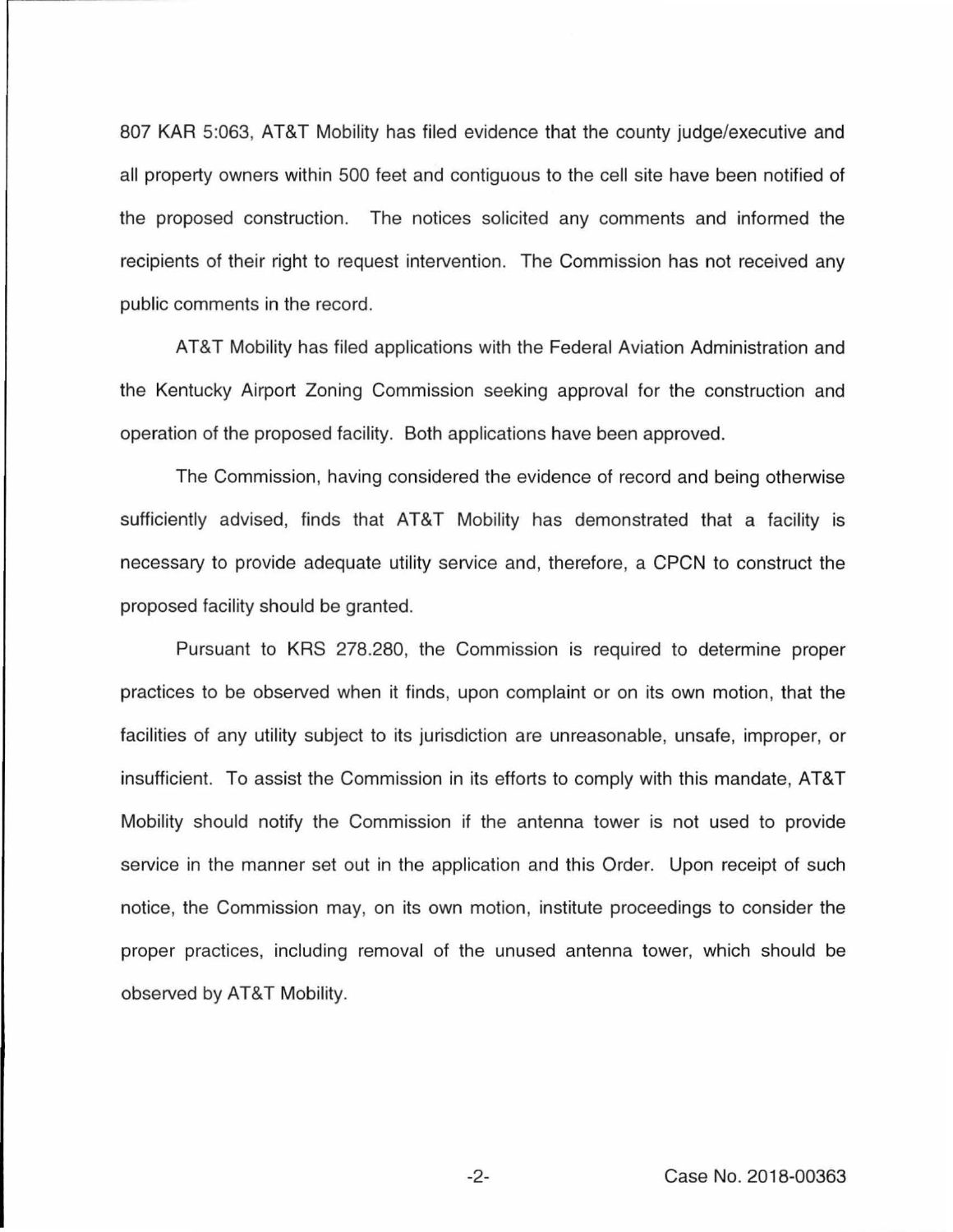IT IS THEREFORE ORDERED that:

1. AT&T Mobility 1s granted a CPCN to construct a wireless telecommunications facility. The proposed facility consists of an antenna tower not to exceed 320 feet in height, with attached antennas, to be located at 1240 Gilliam Road, Jackson, Lee County, Kentucky. The coordinates for the proposed facility are North Latitude 37° 33'47.78" by West Longitude 83° 33'52.60".

2. AT&T Mobility shall immediately notify the Commission in writing, if, after the antenna tower is built and utility service is commenced, the tower is not used for a period of three months in the manner authorized by this Order.

3. Documents filed, if any, in the future pursuant to ordering paragraph 2 herein shall reference this case number and shall be retained in the post-case correspondence file.

4. This case is closed and removed from the Commission's docket.

## [REMAINDER OF PAGE INTENTIONALLY LEFT BLANK]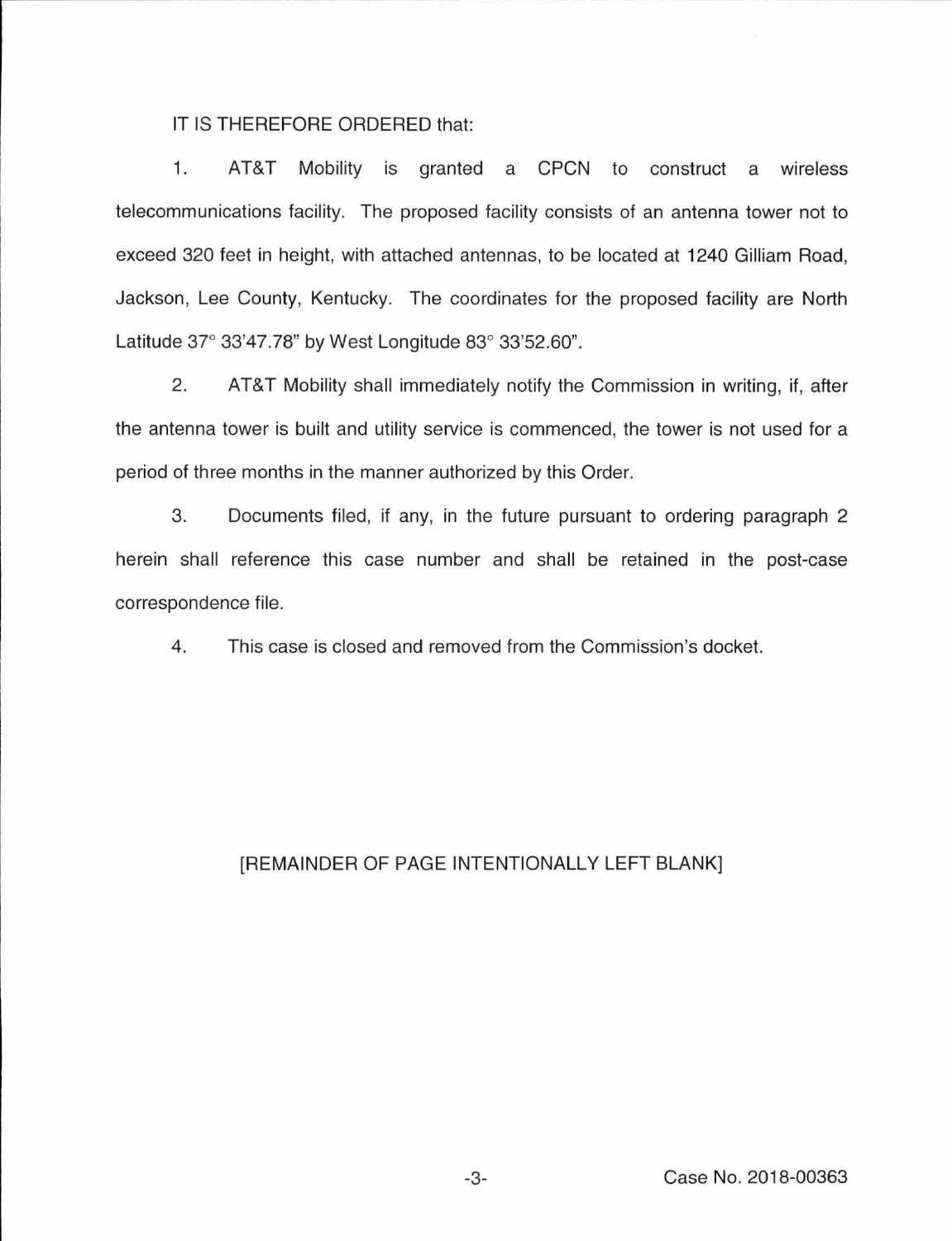By the Commission



ATTEST:

Globert. Purso Ñ

Executive Director

Case No. 2018-00363